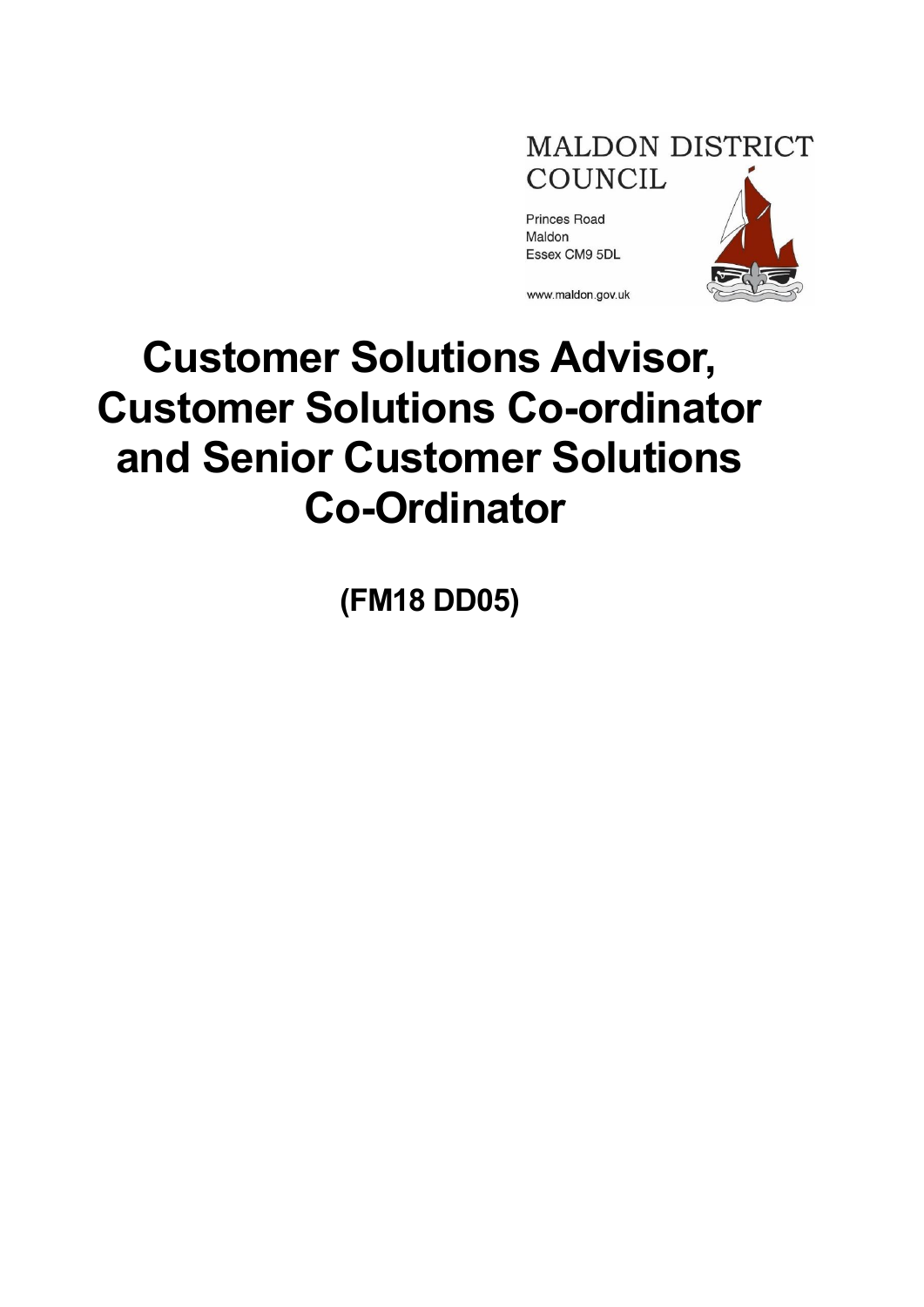#### **Maldon District Council Job Description: FM18 DD05**

| <b>Job Title</b>     | <b>Customer Solutions Advisor, Co-ordinator &amp; Senior Co-</b><br>ordinator |               |  |
|----------------------|-------------------------------------------------------------------------------|---------------|--|
| <b>Service Area</b>  | <b>Service Delivery</b>                                                       |               |  |
|                      | <b>Advisor Level 1</b>                                                        | D (SCP13-16)  |  |
|                      | <b>Advisor Level 2</b>                                                        | E (SCP17-20)  |  |
| Grade                | <b>Co-ordinator Level 3</b>                                                   | F (SCP 21-24) |  |
|                      | <b>Senior Level 4</b>                                                         | G (SCP 25-28) |  |
| <b>Job Reference</b> | <b>FM18 DD05</b>                                                              |               |  |

| <b>Reporting to</b>              | <b>Responsible for</b>              |
|----------------------------------|-------------------------------------|
| <b>Senior Customer Solutions</b> | Customer Solutions Advisors (L1/L2) |
| Co-ordinator reports to          |                                     |
| Customer, Community &            |                                     |
| Casework Manager                 |                                     |
| <b>Customer Solutions Co-</b>    | Customer Solutions Advisors (L1/L2) |
| ordinator reports to             |                                     |
| Customer, Community &            |                                     |
| Casework Manager                 |                                     |
| <b>Customer Solutions</b>        | Not applicable                      |
| Advisor (L1/L2) reports to       |                                     |
| <b>Customer Solutions Co-</b>    |                                     |
| ordinator                        |                                     |

## **Team Purpose**

To support the customer and deliver a positive customer experience, enabling and empowering them through self-serve wherever appropriate.



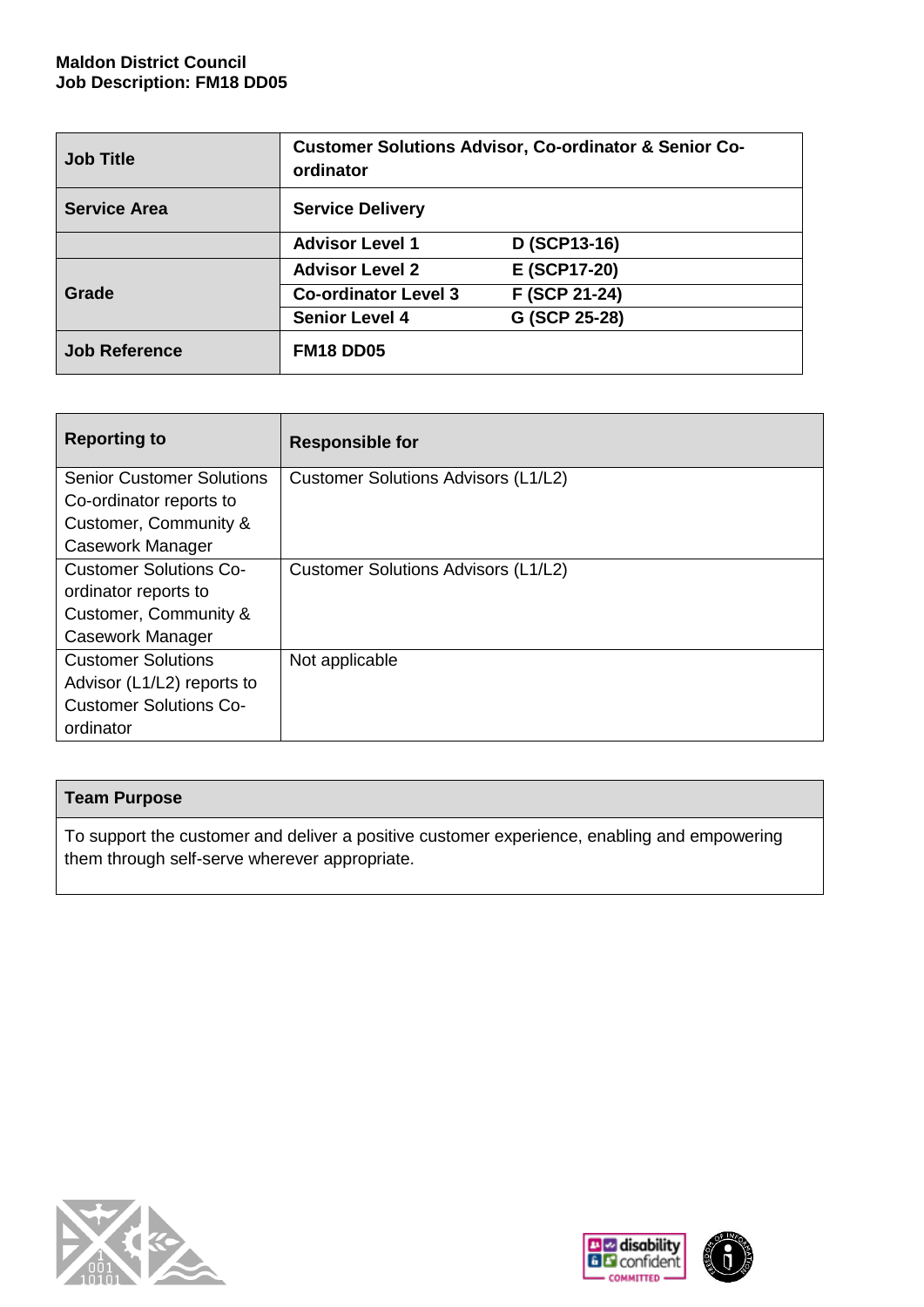#### **Role Purpose**

#### **Customer Solutions Advisor:**

The postholder will provide a high standard of customer service for all customers of the Council ensuring detailed and accurate records are kept using appropriate IT systems. Customer enquiries will cover a wide range of Council services and the postholder will have the skills and knowledge required to resolve queries and provide the correct and timely advice to resolve queries and cases quickly and efficiently. The postholder will handle the customer interaction through to completion wherever possible in line with established procedures, escalating cases to the Customer Solutions Co-ordinator or to other teams as required. The postholder will promote self-service and digital channels, at all times ensuring a professional, inclusive and helpful approach to customer service. The post holder will also provide administrative support for the Customer Solutions team, including provision of general office, scanning, indexing and post room services

### **Co-ordinator (in addition to the above):**

The postholder will support the Customer, Community & Casework Manager in the day to day management of the teams to ensure work processes, standards and compliance are maintained and continuously improved. The Co-ordinator will ensure advisors are trained to a high standard and are capable of undertaking their role, as well as addressing any performance issues as they arise quickly and in accordance with policies.

#### **Senior Co-ordinator (in addition to the above):**

Act as a point of escalation for complex customer queries, particularly with respect to vulnerable customers or anti-social behaviour.

#### **Key Accountabilities**

**Level 1:**

- Process a wide range of customer queries and transactions, providing clear, accurate and timely advice or guidance in accordance with policies and procedures
- Ensure accurate and detailed records are kept in line with procedures and data protection
- Act as the first point of contact for the majority of customers and refer cases to Case Management as appropriate
- Ensure all customers are treated fairly and provide support and advice based on their individual needs
- Ensure that the customer's preferred method of contact is captured and maintained
- Adhere to legislation, policies, procedures and workflows for dealing with all queries and transactions
- Ensure strict confidentiality is maintained and data protection rules are followed
- Identify improvements in customer and service provision
- Proactively market the benefits of digital and self-service channels to all customers
- Actively develop and maintain an extensive working knowledge of Council services, IT systems, processes and procedures
- Work with other team members to organise and manage workloads effectively, ensuring that all customer and performance standards and targets are achieved
- Deliver accurate and good quality administration support including general office, scanning, indexing and post room duties





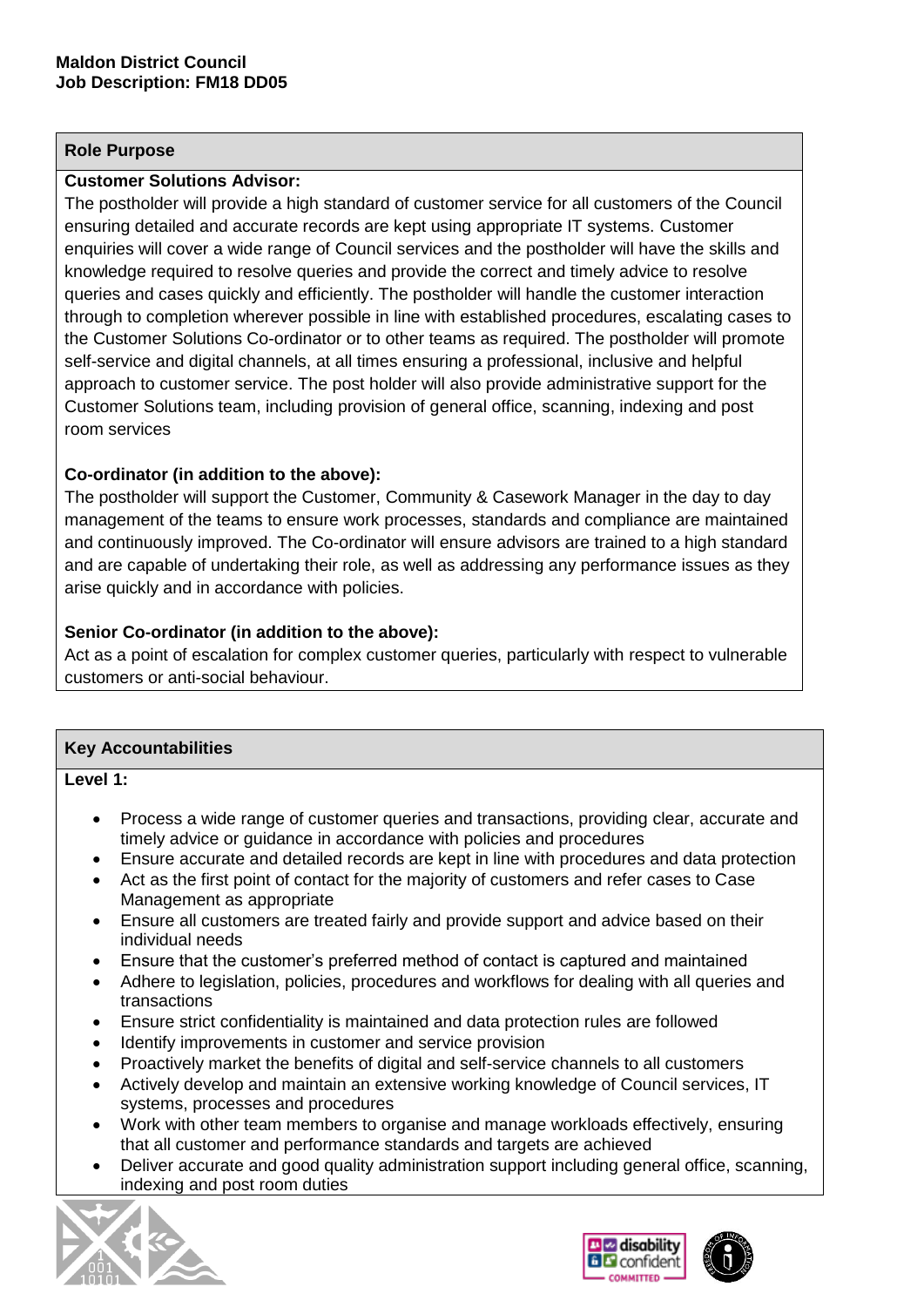#### **Level 2 (in addition to the above):**

• Assist Co-ordinators in maintaining the reference material available to the Customer Solutions team, meeting regularly with service area specialists to review and maintain accuracy whilst also identifying upcoming activity which will impact upon customer demand

#### **Co-ordinator (in addition to the above):**

- To act as lead Customer Solutions Advisor in one or more areas of specialism, personally owning the resolution of more complex cases
- To support and develop others within the team in the areas of specialism
- Proactively design and develop tools and guidance notes for the areas of specialism to enable the team to self-serve and widen their knowledge
- Support operational management of the service, including overseeing people and responding to performance information
- To provide support for the escalation of service issues including more complex customer care issues/enquiries

#### **Senior Co-ordinator (in addition to the above):**

• To provide the point of escalation for service issues including more complex customer care issues / enquiries

**Appointment and progression through grades will be based on the needs of the business**

| <b>Key Objectives</b>                |                                                                                                                                                                                                                                                                                                                                                                                                                                                                                                   |
|--------------------------------------|---------------------------------------------------------------------------------------------------------------------------------------------------------------------------------------------------------------------------------------------------------------------------------------------------------------------------------------------------------------------------------------------------------------------------------------------------------------------------------------------------|
| <b>Working with customers</b>        | Resolve customer requests professionally, effectively and<br>efficiently. Provide sound guidance and advice and ensure<br>adherence to legislation and regulation. Develop and<br>maintain good working relationships with customers,<br>interacting through multiple channels. Develop and<br>implement plans to facilitate customer engagement.<br>Proactively market the benefits of digital and self-service<br>channels to all customers, taking forward customer<br>enabling opportunities. |
| <b>Working towards the Corporate</b> | Responsible for the delivery of agreed objectives and                                                                                                                                                                                                                                                                                                                                                                                                                                             |
| <b>Plan</b>                          | services associated with the Corporate Plan.                                                                                                                                                                                                                                                                                                                                                                                                                                                      |
| <b>Knowledge of services</b>         | Excellent understanding of the technical, statutory and<br>non-statutory, services, initiatives, activities and projects<br>provided across the Council and a good knowledge of the<br>terminology and acronyms used by the services.                                                                                                                                                                                                                                                             |
| <b>Using systems effectively</b>     | Good IT skills and the ability to learn new systems quickly.                                                                                                                                                                                                                                                                                                                                                                                                                                      |



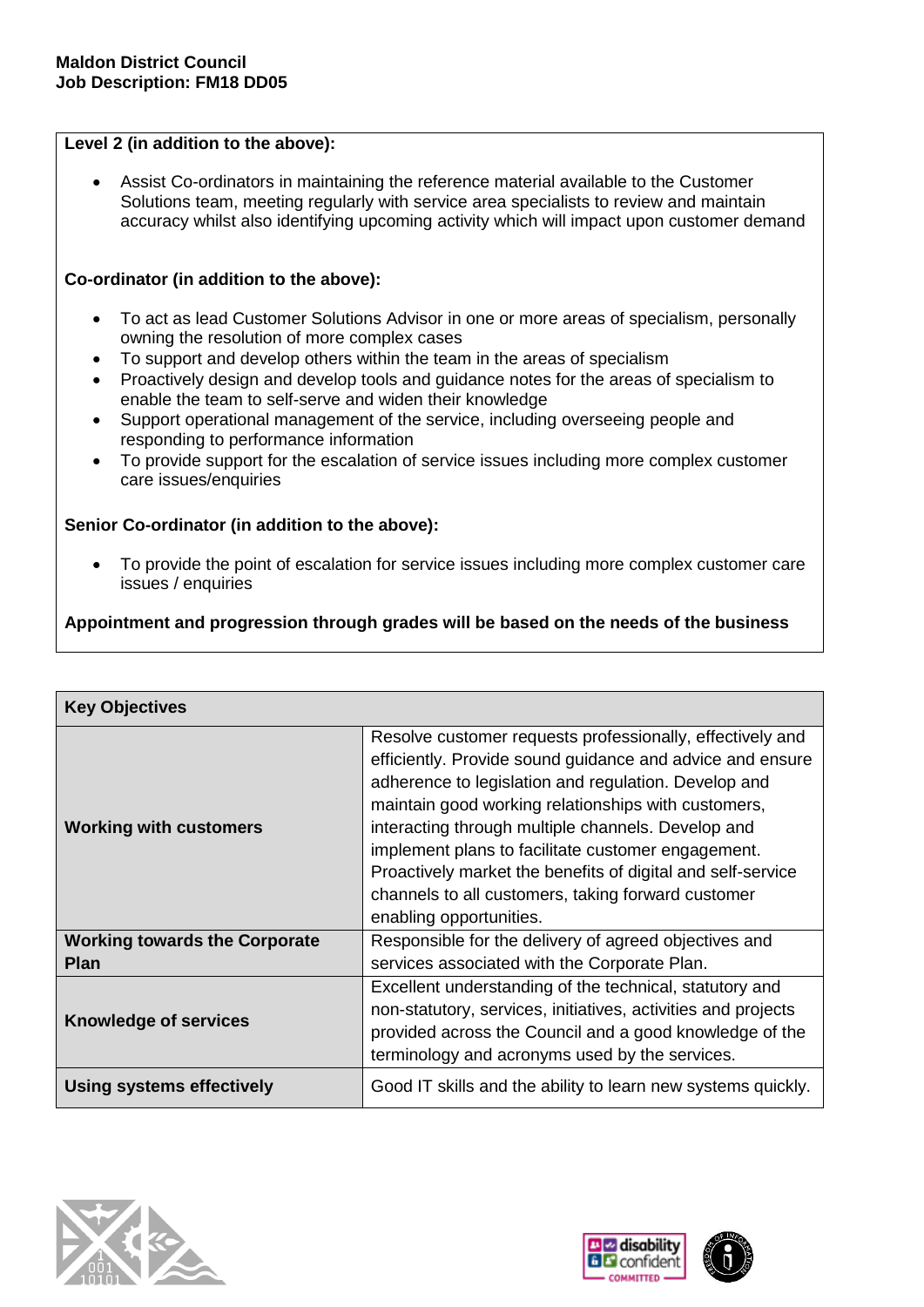| <b>Specific Tasks</b>                             |                                                                                                                                                                                                                                                                                                                                                                                                                                                                                                                                                                                  |  |
|---------------------------------------------------|----------------------------------------------------------------------------------------------------------------------------------------------------------------------------------------------------------------------------------------------------------------------------------------------------------------------------------------------------------------------------------------------------------------------------------------------------------------------------------------------------------------------------------------------------------------------------------|--|
| <b>Case management skills</b>                     | Working efficiently, professionally, paying attention to<br>detail and following workflows when processing cases.<br>Effective case management including handling related<br>cases for a single customer, assessing risk, identifying<br>potential fraud and working on more complex cases in<br>conjunction with Specialists Ensure outcomes meet<br>legislative and professional standards.                                                                                                                                                                                    |  |
| <b>Teamwork and working with others</b>           | Support, inform and guide customers new to the case<br>management approach, building understanding and<br>confidence. Work collaboratively with colleagues to<br>improve customer service, highlight opportunities for<br>empowering customers further and participate in multi<br>departmental project teams.                                                                                                                                                                                                                                                                   |  |
| <b>Enquiries, reports and service</b><br>requests | Manage customer interactions promptly and effectively,<br>establishing the nature of the enquiry and then taking<br>action or referring to another team where appropriate.<br>Knowing when to consult with or pass cases over.<br>Supporting customer self-serve by observing peaks or<br>trends in interaction types and spotting opportunities to<br>initiate further enabling and self-serve processes. This<br>could involve championing own ideas, participating in<br>multi departmental teams or project teams.                                                           |  |
| <b>Processing and administration</b>              | Able to identify and develop opportunities for improving<br>workflow / process and /or increasing customer self-serve<br>or enabling; working on cases that require problem<br>solving with customers. Access and accurately update all<br>relevant information systems, both customer and back<br>office, ensuring that data is updated and maintained<br>through verification and validation, and in accordance<br>with Data Protection principles. Providing administration<br>support including general office services, such as<br>scanning, indexing and post room duties. |  |
| <b>Strategy and policy</b>                        | Provide input into corporate strategy, policy and<br>programmes as required.                                                                                                                                                                                                                                                                                                                                                                                                                                                                                                     |  |
| <b>Performance</b>                                | Working towards achieving the KPIs set by the Customer,<br>Community & Casework Manager.                                                                                                                                                                                                                                                                                                                                                                                                                                                                                         |  |



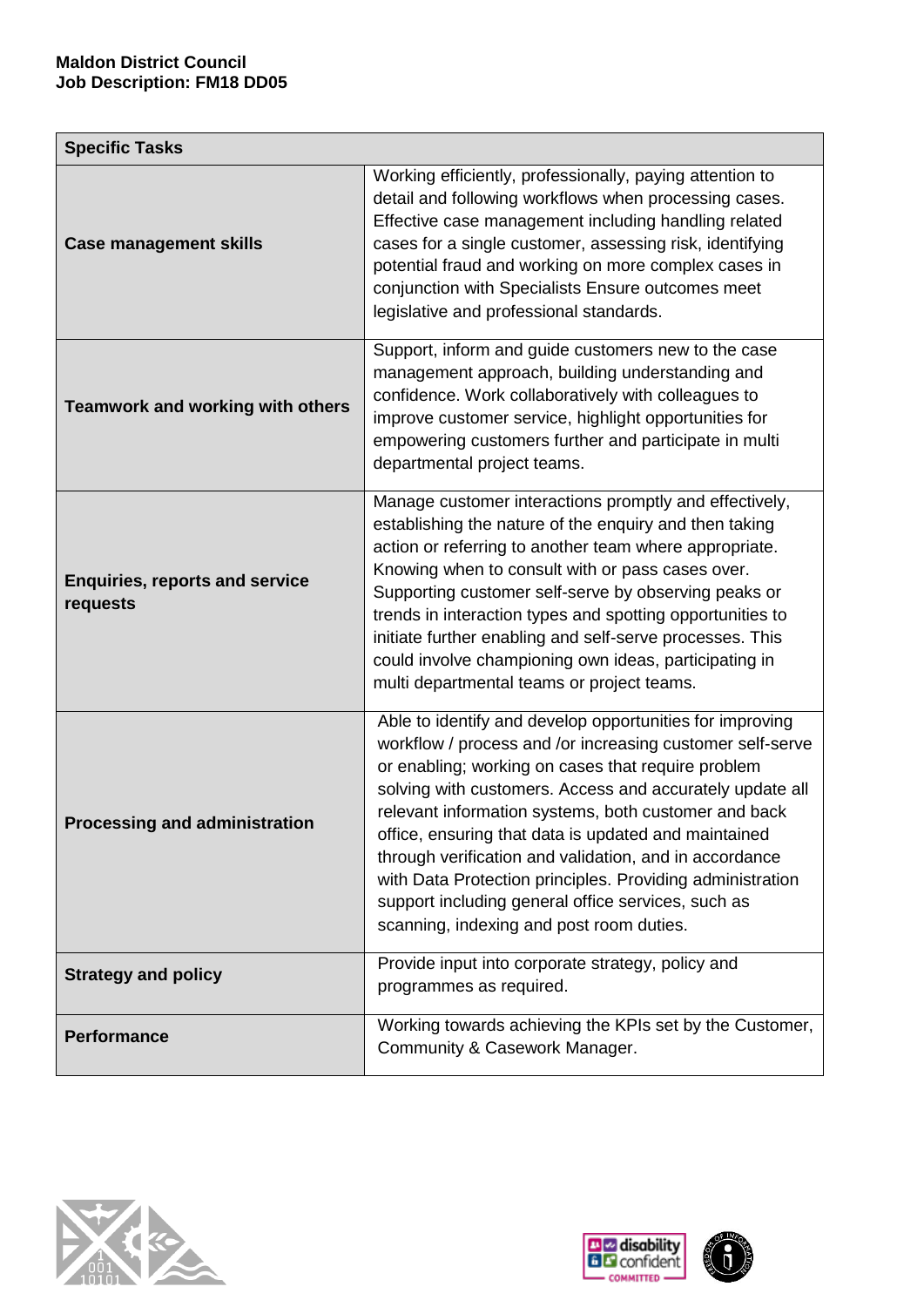#### **Qualifications**

Level 1: Good standard of education with a minimum of 5 GCSEs or equivalent experience.

**Level 2:** Educated to NVQ level 3 / A Level standard or equivalent experience.

**Co-ordinator:** Educated to NVQ level 3 / A Level standard or significant experience.

**Senior Co-ordinator:** Educated to NVQ level 3 / A Level standard or significant experience.

#### **Knowledge, Skills and Experience**

**Level 1:**

- Good experience in a customer facing role, excellent inter-personal skills and a proven ability to deal effectively with customers and remain calm in contentious and difficult situations
- Proven ability to quickly learn new systems, follow procedures and processes and maintain accurate records
- Clear understanding of health and safety procedures
- Proven ability to deliver accurate and high quality administration support

#### **Level 2 (in addition to the above):**

- Minimum of 18 months experience in a similar role
- Proven understanding of statutory and regulatory requirements and ability to enforce these when required

#### **Co-ordinator (in addition to the above):**

- Proven ability to lead a team with experience in all aspects of people management including effectively managing performance, setting targets and dealing with issues as they arise
- Experience in setting, maintaining and monitoring standards of accuracy, diligence and service delivery

#### **Senior Co-ordinator (in addition to the above):**

- Proven ability to handle complex customer enquiries / issues and reach a resolution
- Proven ability to mediate in situations involving challenging customers and behaviours and act as a role model to the Customer Solutions team

#### **Specialist Knowledge**



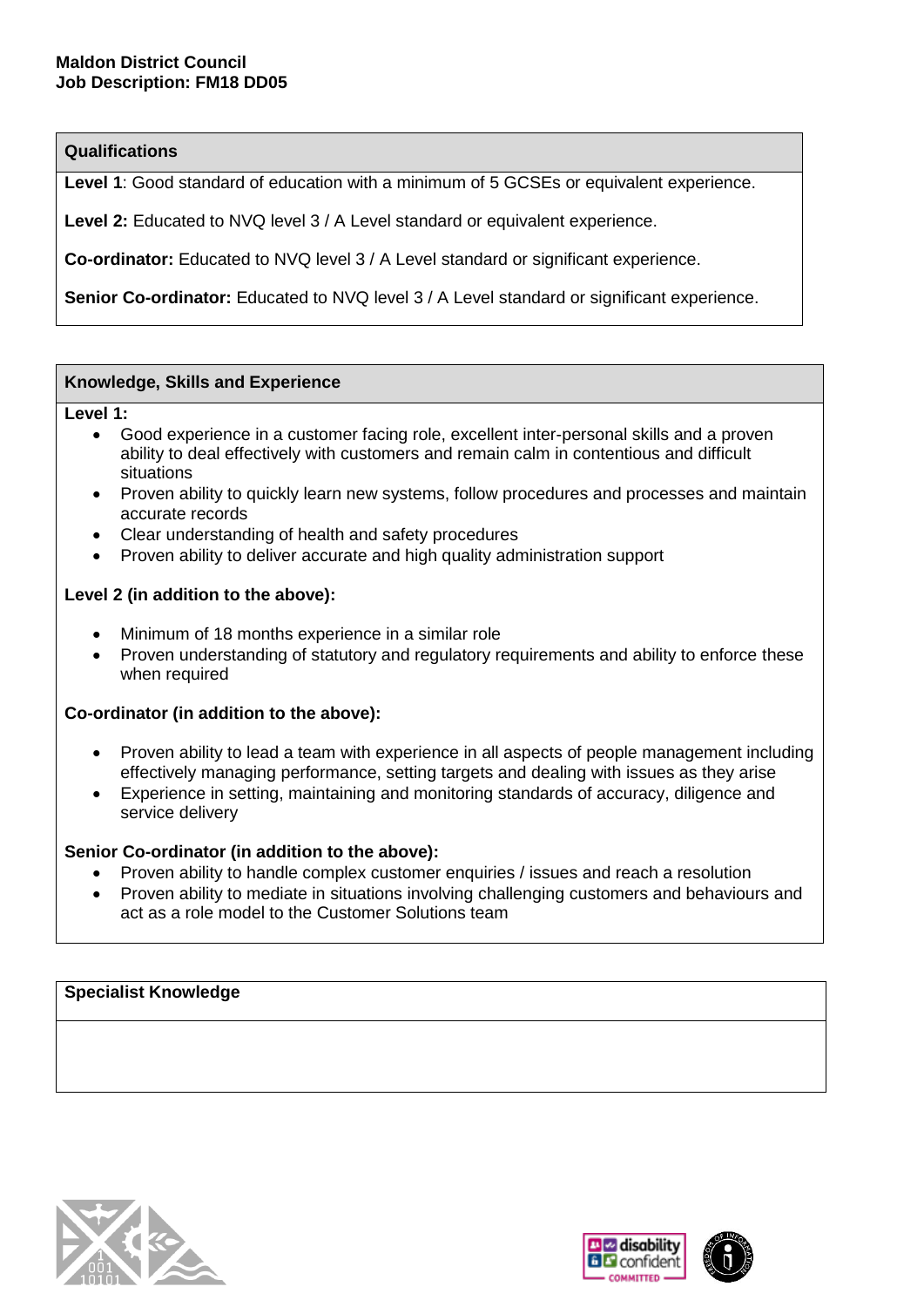| <b>Special Requirements</b> |                                                                                                                                                                                                                                                                                         |  |
|-----------------------------|-----------------------------------------------------------------------------------------------------------------------------------------------------------------------------------------------------------------------------------------------------------------------------------------|--|
| <b>Emergency Planning</b>   | This post will, on occasion, be required to take part<br>in the Council's emergency planning training and<br>may be called upon in the case of such an<br>emergency. Where necessary this will include<br>unsociable hours.                                                             |  |
| <b>Election Duties</b>      | This post will, on occasion and with reasonable<br>notice, be expected to assist with election duties<br>as required and this will include working<br>unsociable hours.<br>A separate payment for election duties will be<br>made as determined by the regional Elections<br>Committee. |  |

| <b>Standard Terms</b> | 1.             | To comply with appropriate legislation, service and Council policies.                                                                                                                                                                    |
|-----------------------|----------------|------------------------------------------------------------------------------------------------------------------------------------------------------------------------------------------------------------------------------------------|
|                       | 2.             | All employees have responsibility under the Health and Safety at Work,<br>etc. Act 1974. These responsibilities are laid out in the Council's Health<br>and Safety policy and procedures.                                                |
|                       | 3.             | To support and be committed to the Council's policy on safeguarding<br>and promoting the welfare of vulnerable groups including, young children<br>and adults; the Council expects all staff and volunteers to share this<br>commitment. |
|                       | 4.             | To support the Council's equality and diversity policies.                                                                                                                                                                                |
|                       | 5.             | To operate within the Council's IT policies and data protection rules and<br>regulations.                                                                                                                                                |
|                       | 6.             | To operate within the Council's financial regulations.                                                                                                                                                                                   |
|                       | 7 <sub>1</sub> | Manage budgets and resources ensuring that they are deployed<br>effectively with robust internal controls and compliance with relevant<br>regulations, policies and guidelines.                                                          |
|                       | 8.             | To participate in internal committees and departmental working parties to<br>ensure continuous improvement as required.                                                                                                                  |
|                       | 9.             | Any other reasonable duties as may be required from time to time.                                                                                                                                                                        |

#### **Competency Framework**

Central to the delivery of the role are the Council's values and behaviours and all employees are expected to work within the Council's Competency Framework. These are shared by all employees and applied to everything we do. The points for each competency are shown below:

|                                        | <b>Maldon behaviours [competencies]:</b> see the framework in the Performance Review Toolkit                                                   |
|----------------------------------------|------------------------------------------------------------------------------------------------------------------------------------------------|
| for a full list behavioural indicators |                                                                                                                                                |
|                                        | <b>Core Competencies - All Workforce</b>                                                                                                       |
| <b>Communicating</b>                   | Expressing information in the best way and timescales that ensures clarity<br>and understanding and responding in the most appropriate manner. |